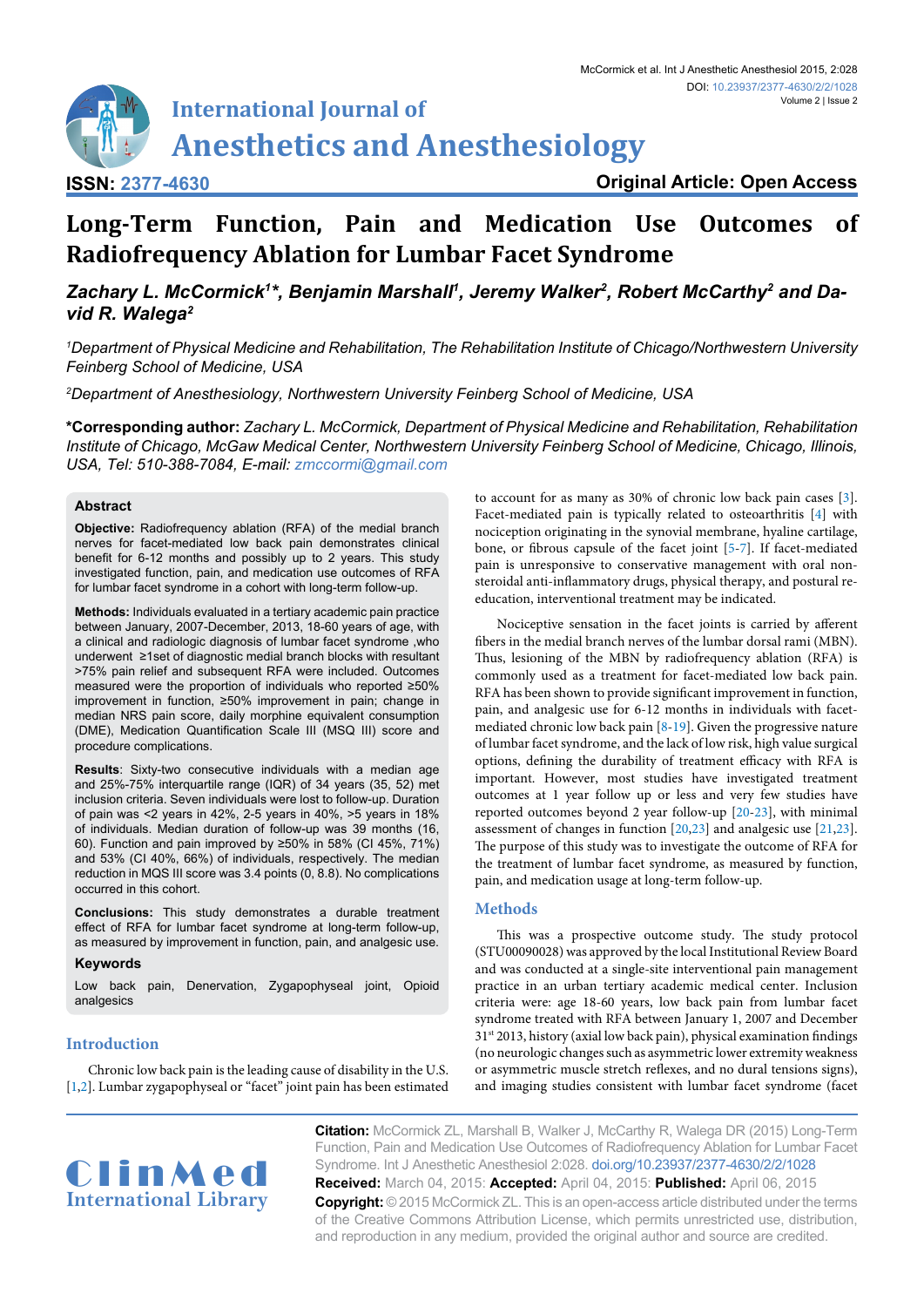<span id="page-1-0"></span>

arthropathy). Additionally, to be included, individuals had to have experienced >75% reduction in back pain symptoms following one set of diagnostic medial branch blocks (MBBs), or >75% pain reduction following a second set of confirmatory MBBs. A single set of positive MBBs (>75% pain relief), as opposed to dual comparative MBBs, has been established as a pragmatic clinical cut-off due to reduced cost [[24](#page-4-11)[,25\]](#page-4-12), decreased risk of serious complications (epidural abscess, epidural hematoma, meningitis, etc) [\[5](#page-4-2)], and an acceptable falsepositive rate in this context [[26](#page-4-13)[,27\]](#page-5-0). A second set of confirmatory MBBs was performed if patients experienced >50% relief, but <75% relief as has been previously recommended given the possibility of false negatives with 1 set of MBBs [[28\]](#page-5-1). Patients with radicular symptoms, nerve root tension signs, lower extremity strength or reflex asymmetry were excluded from the study.

The medical records of these patients were reviewed and demographic data (age, sex, body mass index), duration of pain, radiologic diagnosis, and anatomic levels of RFA, pre-procedure pain scores and medication usage were recorded. These patients were then contacted by telephone and follow-up outcome data was obtained. Numerical Rating Scale (NRS) pain score, functional improvement, opioid and non-opioid medication use were collected with the use of a standardized questionnaire (Appendix A). If a patient could not be contacted by phone upon at least three attempts, on different days, at different times of the day, then the individual was considered "lost to follow up". Our primary outcome measures were the rate of ≥50% functional improvement and the rate of ≥50% pain reduction at longterm follow up. Both function and pain were used as primary outcome measures as recommended by the National Institutes of Health [[29](#page-5-2)].

#### **Procedures**

Based on history, physical examination, and imaging studies, the treating physican selected the facet joints to be diagnostically blocked. The patient was blinded to the local anesthetic being used. A needle was placed at each target location (described below) and following confirmation of appropriate needle placement with fluoroscopy, 0.5 cc of 0.5% bupivacaine or 2% lidocaine was injected. The maximum number of diagnostic medial branch nerves blocked for any set of diagnostic injections was six. A postive response to a set of diagnostic medial branch blocks was defined as >75% reduction in back pain symptoms of concordant duration with the local anesthetic used.

At the time of the RFA procedure, patients were positioned prone on a fluoroscopy table and the lumbar region was prepped with chlorhexidine and draped in a standard sterile manner. Conscious sedation was used in some cases depending on physician or patient preference (midazolam 1-4mg IVP; fentanyl 50-100mcg IVP). After local anesthesia to the skin and subcutaneous tissues superficial to a planned target site, a 20 gauge 10cm RFA electrode with a 10mm active tip (Baylis Medical Company, Montreal Canada), was positioned using fluoroscopic guidance at the superior medial transverse process at the anatomic transition to the pedicle for the L1-L4 medial branches, and at the concavity of the sacral alae for the L5 medial branches. Care was taken to position the active tip of the electrode parallel to the expected course of the medial branch nerve as has been previously detailed in practice guidelines [\[30\]](#page-5-3). Correct electrode position was confirmed in both anterior-posterior and oblique fluoroscopic views following negative aspiration [\(Figure](#page-1-0)  [1a,1b\)](#page-1-0). Motor testing was performed at 2Hz to confirm the integrity of the corresponding exiting spinal nerve at each target. Sensory testing was performed at 50Hz to confirm proximity to the target MBN. After appropriate electrode positioning, 1cc of 2% lidocaine was injected through the introducer needle for anesthesia during the ablation. One RFA lesion was performed at each target site at 80°C for 90 seconds. Following the ablation, 0.5- 1.0cc of 0.5% bupivacaine was injected to provide post-procedure analgesia. Following the procedure, patients were observed for approximately 30 minutes and were then discharged if clinically stable. Patients were asked to follow up in 4-6 weeks after the RFA procedure was performed.

#### **Data analysis**

All collected data was entered into a password-protected database. Opioid medication doses for each patient were converted to daily morphine equivalents (ME) at each follow-up time point for comparisons. In addition, the Medication Quantification Scale (MQS) III, a validated equation used to objectively quantify medication use in pain management (including opioid and non-opioid medications) [[31](#page-5-4),[32](#page-5-5)], was calculated for each patient at follow-up time points.

The number of individuals reporting ≥50% improvement in function, the number of individuals reporting ≥50% improvement in pain, the change in median daily ME, the change in MSQIII score, and the number of individuals who continued to seek treatment from other physician providers to treat low back pain were calculated and analyzed.

#### **Statistical analysis**

Statistical software was used to analyze the data (SPSS, Version 22; Chicago, IL). Data were checked for distributional form and outliers using summary statistics and graphical displays. As data were not normally distributed, medians and 25%-75% interquartile ranges (IQR) were calculated and groups were compared with Mann-Whitney U tests for continuous variables. Proportions and 95% confidence intervals (CI) were calculated and groups were compared with Chi Square or Fisher Exact Tests for categorical variables. In order to determine effect size, median differences between groups were calculated using the 10,000 sample bootstrap method for continuous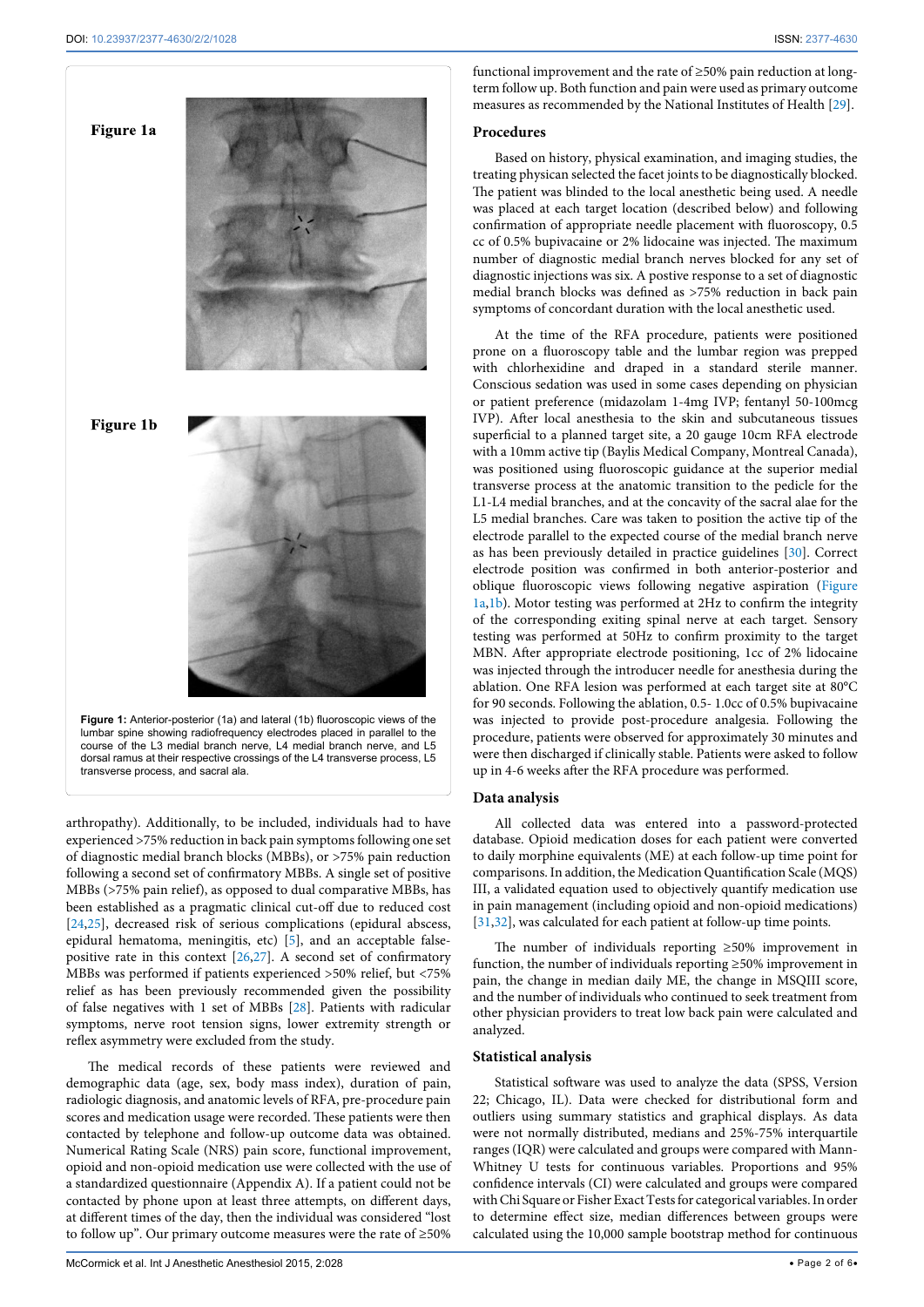<span id="page-2-0"></span>**Table 1:** Baseline demographic, clinical, and procedural information (n=62).

|                                                                                         | Median (IQR)<br>or $n$ (%)                  |
|-----------------------------------------------------------------------------------------|---------------------------------------------|
| Age (years)                                                                             | 43 (35, 52)                                 |
| Sex<br>Male<br>Female                                                                   | 33 (53%)<br>29 (47%)                        |
| BMI (Kg/m <sup>2</sup> )                                                                | 27 (23, 30)                                 |
| Duration of pain at presentation<br><2 years<br>2-5 years<br>>5 years<br>NRS pain score | 26 (42%)<br>25 (40%)<br>11 (18%)<br>7(5, 8) |
| Morphine Eq                                                                             | 10(0, 15)                                   |
| MQS III score                                                                           | 10.6 (4.6, 14.8)                            |
| Number of diagnostic MBB blocks<br>1<br>$\overline{2}$                                  | 29 (47%)<br>33 (53%)                        |
| Number of facet joint levels denervated<br>1<br>$\overline{2}$<br>3                     | 15 (24%)<br>28 (45%)<br>19 (31%)            |
| <b>Bilateral procedures</b>                                                             | 36 (58%)                                    |
| RFA procedure repeated<br>Yes<br>No                                                     | 27 (44%)<br>35 (56%)                        |

BMI: Body Mass Index, Eq: Equivalents, IQR: Interquartile Range, MBB: Medial Branch Block, MQS III score: Medication Quantification Scale III score, NRS: Numerical Rating Scale, RFA: Radiofrequency Ablation

<span id="page-2-1"></span>**Table 2:** Long-term outcomes of radiofrequency ablation procedure (n=55).

|                                                      | Median (IQR)<br>or Percent [95% CI] |
|------------------------------------------------------|-------------------------------------|
| Duration between procedure and follow up<br>(months) | 39 (16,60)                          |
| ≥50% patient perceived functional<br>improvement     | 58% [45%, 71%]                      |
| $\geq$ 50% reduction in pain                         | 53% [40%,66%]                       |
| Reduction in NRS pain score                          | 2(1,5)                              |
| Reduction in morphine eg                             | 0(0, 10)                            |
| Reduction in MQS III score                           | 3.4(0.8.8)                          |

CI: Confidence Interval, Eq: Eequivalents, IQR: Interquartile Range, MQS III score: Medication Quantification scale III score, NRS: Numerical Rating Scale

variables and percentage differences between groups were calculated using the Clopper-Pearson method. The level of significance was set at 0.05. Two-sided testing was used for all hypothesis testing.

#### **Results**

Sixty-two consecutive individuals with a median age of 43 years (IQR 35, 52) were included in this study. Seven individuals were lost to follow-up. The duration of pain at the time of presentation was <2 years in 26 (42%), 2-5 years in 25 (40%), and >5 years in 11 (18%) individuals. The median baseline NRS pain score was 7 (IQR 5, 8). Demographic, clinical, and procedural characteristics of the study population are shown in [Table 1](#page-2-0).

The median duration of follow-up after RFA was 39 months (IQR 16, 60). Outcomes of RFA at this "long-term" time point are shown in [Table 2.](#page-2-1) The proportion of patients who reported ≥50% improvement in function and pain were 58% (CI 45%, 71%), and 53% (CI 40%, 66%), respectively. Ten patients (18%) reported complete restoration of function and 19 (35%) reported at least 75% improvement in function. Five patients (9%) experienced complete pain reduction and 17 (31%) experienced at least 75% pain reduction. When using intention to treat analysis assuming treatment failure of all seven individuals who were lost to follow up, the proportion of patients who reported ≥50% improvement in function and pain were 52% (CI 40%, 64%) and 47% (CI 35%, 59%), respectively. The median reduction in MQS III score was 3.4 points (IQR 0, 8.8), a significant change from baseline (p=0.03).

A comparison of demographic, clinical, procedural, and outcome characteristics between patients who reported ≥50% versus <50% improvement in function at long-term follow-up is shown in [Table](#page-3-0)  [3](#page-3-0). Individuals who underwent a repeat RFA, experienced ≥50% improvement in pain, or reported larger median decreases in NRS pain scores were significantly more likely to report ≥50% improvement in function ( $p<0.01$ ;  $p<0.01$ ;  $p<0.01$ , respectively). Women were significantly more likely to experience ≥50% improvement in function  $(p=0.01)$ .

Due to the sex difference observed in functional improvement, a comparison of men versus women who reported ≥50% versus <50% improvement in function at long-term follow-up was also performed. There was no difference between the proportion of males and females in each group with respect to those who experienced ≥50% pain reduction and those who did not (p=0.88).

Individuals who reported significant functional improvement (≥50% "functional responders") were 32% (CI 2%-62%), more likely to also experience significant pain reduction (≥50%) and reported a median 2-point (CI 1, 5), greater decrease in low back pain on the NRS compared to individuals who were not functional responders. Functional responders were also 36% (CI 9%-63%) more likely to have undergone a repeat RFA procedure for their low back pain, compared to non-responders.

Sub-analysis of functional, pain, and analgesic use outcomes in individuals who underwent one versus two sets of diagnostic MBBs was performed ([Table 4](#page-3-1)). Seventeen percent and 16% more individuals who underwent two sets of diagnostic MBBs experienced ≥50% improvement in function and ≥50% improvement in pain at long-term follow-up, respectively; however, these differences were not statistically significant (p=0.22, p=0.21 respectively).

There was no significant interaction between repeat RFA procedures and pain reduction at 6 week or 39 month follow-up  $(p=1.0; p=0.94$  respectively). This was true when analyzing both categorical (proportion of individuals with ≥50% reduction in pain) and continuous (change in median NRS pain score) data. No adverse events related to the RFA procedure occurred in this cohort.

#### **Discussion**

While RFA of the medial branch nerves has been shown to improve function, pain, and analgesic use for 6-12 months in patients with lumbar facet syndrome [\[8-](#page-4-4)[19](#page-4-5)], to our knowledge, the present study is the first to assess this battery of outcomes at greater than 3 year follow-up. These data demonstrated clinically significant improvements in self-reported function, pain, and analgesic use at a median follow-up over 3 years.

The studies with the longest duration of follow-up [\[20-](#page-4-6)[23\]](#page-4-7), prior to the present investigation, defined meaningful pain relief categorically as either  $\geq 50\%$  [[20](#page-4-6)-[22](#page-4-14)] or  $>80\%$  [[23\]](#page-4-7) pain reduction. Two of these studies demonstrated a 45-55% proportion of patients with meaningful pain reduction (≥50%) at average or median 2-year follow-up (North, Park). One study found a 56% proportion of patients that experienced meaningful pain relief (>80%) at a median follow-up of 33 months [\[23\]](#page-4-7). The data in the present study indicate minimal degradation of pain relief with a 53% proportion of individuals reporting ≥50% pain reduction at median follow-up exceeding 3 years by standard analysis and a 47% proportion by intention-to-treat analysis.

There was a greater likelihood of long-term improvement in function and pain if the RFA procedure was repeated ([Table 3\)](#page-3-0). It is known that re-inervation of the facet joint from neural re-growth occurs after medial branch nerve RFA, a process with duration proportional to the size of the thermal lesion [\[33\]](#page-5-6). Each additional RFA treatment is associated with approximately 10-16 months of improvement in symptoms in patients who received benefit from the first procedure [\[23](#page-4-7)[,34-](#page-5-7)[36\]](#page-5-8). The present study provides support to the feasibility of using appropriately repeated RFA for long-term treatment of lumbar facet syndrome.

Individuals who underwent two rather than only one set of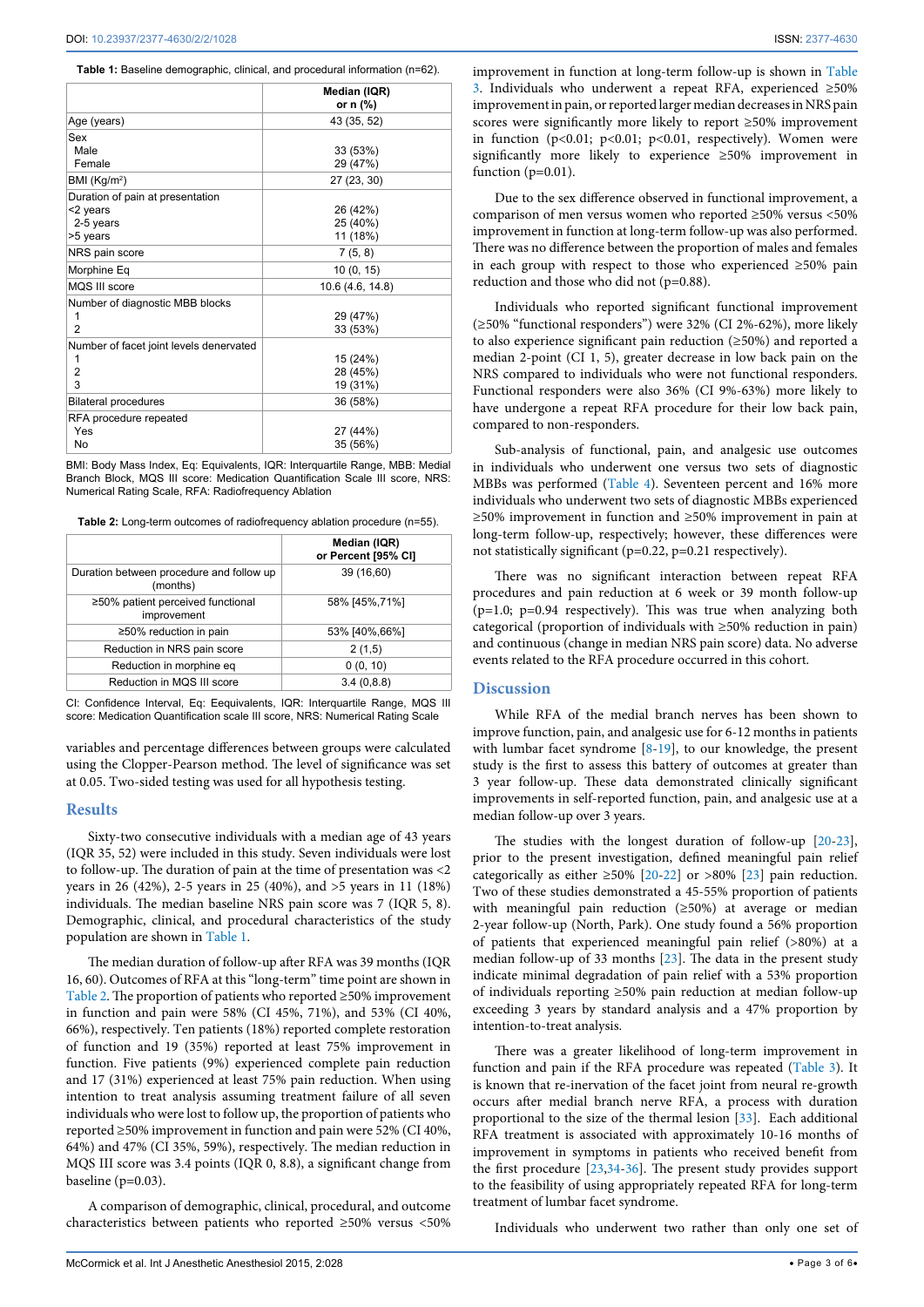<span id="page-3-0"></span>**Table 3:** Demographic, clinical, procedural and outcome characteristics in patients who experienced ≥50% functional improvement compared to patients with <50% functional improvement at long-term follow up (n=55 total patients).

|                                                                       | ≥50% patient perceived functional<br>improvement (n=32) | <50% patient perceived functional<br>improvement (n=23) | P value |
|-----------------------------------------------------------------------|---------------------------------------------------------|---------------------------------------------------------|---------|
|                                                                       | Median (IQR)<br>or $n$ $%$                              | Median (IQR)<br>or $n$ (%)                              |         |
| Age (years)                                                           | 43 (33, 53)                                             | 44 (39, 53)                                             | 0.43    |
| Sex<br>Male<br>Female                                                 | 10 (31%)<br>22 (69%)                                    | 16 (70%)<br>7 (30%)                                     | 0.01    |
| BMI $(Kg/m2)$                                                         | 25 (22, 30)                                             | 27 (23, 30)                                             | 0.63    |
| Duration of pain at presentation<br><2 years<br>2-5 years<br>>5 years | 14 (44%)<br>10 (31%)<br>8(25%)                          | 11 (48%)<br>8 (35%)<br>4 (17%)                          | 0.79    |
| Number of diagnostic MBB blocks<br>1<br>$\overline{2}$                | 14 (44%)<br>18 (56%)                                    | 13 (57%)<br>10 (43%)                                    | 0.42    |
| Number of facet joint levels denervated<br>$\overline{2}$<br>3        | 6(19%)<br>15 (47%)<br>11 (34%)                          | 10 (43%)<br>10 (43%)<br>3(14%)                          | 0.07    |
| <b>Bilateral procedures</b>                                           | 14 (44%)                                                | 11 (48%)                                                | 0.38    |
| <b>Repeat RFA</b>                                                     | 13 (46%)                                                | 2(9%)                                                   | < 0.01  |
| Duration between procedure and follow up<br>(months)                  | 36 (16, 63)                                             | 39 (16, 54)                                             | 0.47    |
| Baseline NRS pain score                                               | 7(5, 8)                                                 | 6(5, 8)                                                 | 0.47    |
| Reduction in NRS pain score                                           | 3(1, 7)                                                 | 1(0, 2)                                                 | < 0.01  |
| ≥50% reduction in pain                                                | 26 (87%)                                                | 4 (17%)                                                 | < 0.01  |
| Baseline Morphine eq                                                  | 10(0, 10)                                               | 10(0, 26)                                               | 0.11    |
| Reduction in Morphine eq                                              | 2.5(0, 10)                                              | 0.0(0, 5)                                               | 0.72    |
| Baseline MQS III score                                                | 11.2 (6.8, 16.4)                                        | 10.6 (5.6, 14.8)                                        | 0.78    |
| Reduction in MQS III score                                            | 4.8(0, 11.1)                                            | $0.0$ ( $-7.6$ , $4.5$ )                                | 0.17    |

BMI: Body Mass Index, CI: Confidence Interval, Eq: Equivalents, IQR: Interquartile Range, MBB: Medial Branch Block, MQS III score: Medication Quantification scale III Score, NRS: Numerical Rating Scale, RFA: Radio Frequency Ablation

<span id="page-3-1"></span>**Table 4:** Outcome in patients who had 1 versus 2 sets of diagnostic medial branch blocks prior to radiofrequency ablation (n=55 total patients).

|                                     | 1 Set of Medial Branch Blocks (n=28) | 2 Sets of Medial Branch Blocks (n=27) | P value |
|-------------------------------------|--------------------------------------|---------------------------------------|---------|
|                                     | Median (IQR)<br>or n (%)             | Median (IQR)<br>or n (%)              |         |
| $\geq 50\%$ improvement in function | 13 (46%)                             | 17 (63%)                              | 0.22    |
| Reduction in NRS pain score         | 2(1, 5)                              | 2(0, 4)                               | 0.56    |
| $\geq 50\%$ improvement in pain     | 12 (43%)                             | 16 (59%)                              | 0.21    |
| Change in Morphine eq               | 0(0, 10)                             | 1.7(0, 10)                            | 0.57    |
| Change in MQS III score             | 2.7(0, 9.6)                          | 3.4(0, 11.6)                          | 0.35    |

Eq: Equivalents, IQR: Interquartile Range, MQS III score: Medication Quantification Scale III score

NRS: Numerical Rating Scale

diagnostic MBBs were 17% and 16% more likely to experience improvement in function and pain, respectively. While these differences were not statistically significant, this study was not powered for this sub-analysis, and we suspect that studying a larger sample of patients would demonstrate statistical significance. This study suggests that dual compared to single diagnostic MBBs may result in improved outcomes of RFA at long-term follow-up, however, further comprehensive research is needed as this remains a controversial clinical decision. Although dual comparative MBBs with responses of >75-80% have been recommended [\[33](#page-5-6)[,37,](#page-5-9)[38](#page-5-10)], others report that one set of blocks is sufficient to proceed with RFA [[26](#page-4-13),[27](#page-5-0)], particularly in the context of reduced cost [[24](#page-4-11),[25](#page-4-12)] and complication rates [\[5\]](#page-4-2). Additionally, some insurers will not pay for a second set of confirmatory MBBs, thus while dual MBBs decrease the chance of false positive diagnoses of lumbar facet syndrome, in a realistic busy clinical practice, the dual block paradigm may not be practical.

Although many assume a strong relationship between function and pain, the two only correlate weakly in many patients with chronic low back pain [[39](#page-5-11)[,40\]](#page-5-12). In this study, improvement in function was strongly associated with reduction in pain [\(Table 3\)](#page-3-0). However, this was not the case with regard to sex differences. A significantly larger proportion of women reported ≥50% functional improvement

compared to men, where as there was no difference with regard to categorical pain reduction. This may reflect our use of a selfreported subjective measure of function. While sex differences in the perception of pain are well described, to the best of our knowledge, there is no literature that addresses sex differences in the correlation between pain and function. Further research in this area is needed, as this impacts clinical outcome assessment of interventions that are meant to improve both pain and function.

These data also demonstrate a reduction in MSQ III score equivalent to a patient discontinuing 1800mg of ibuprofen daily or 10mg of hydrocodone daily. Changes in analgesic use ranges 0-80% in the RFA literature [\[4](#page-4-1)[,9,](#page-4-15)[10](#page-4-16),[21](#page-4-8)] and is likely related to variable followup intervals and use of non-validated measures to assess analgesic use [\[32\]](#page-5-5). In the present study, DME was reduced from baseline to long-term follow-up, but the difference did not reach statistical significance. This may be related to a low baseline consumption of 10 DME, which leaves little room for improvement. Prior authors have described this as the "healthy person effect" [[41](#page-5-13)]. Additionally, opioid prescribing habits are highly correlated with physician preference or other immeasurable patient or cultural factors. Further study of the effects of RFA on opioid consumption is needed, particularly in patients who have been taking opioid medications chronically.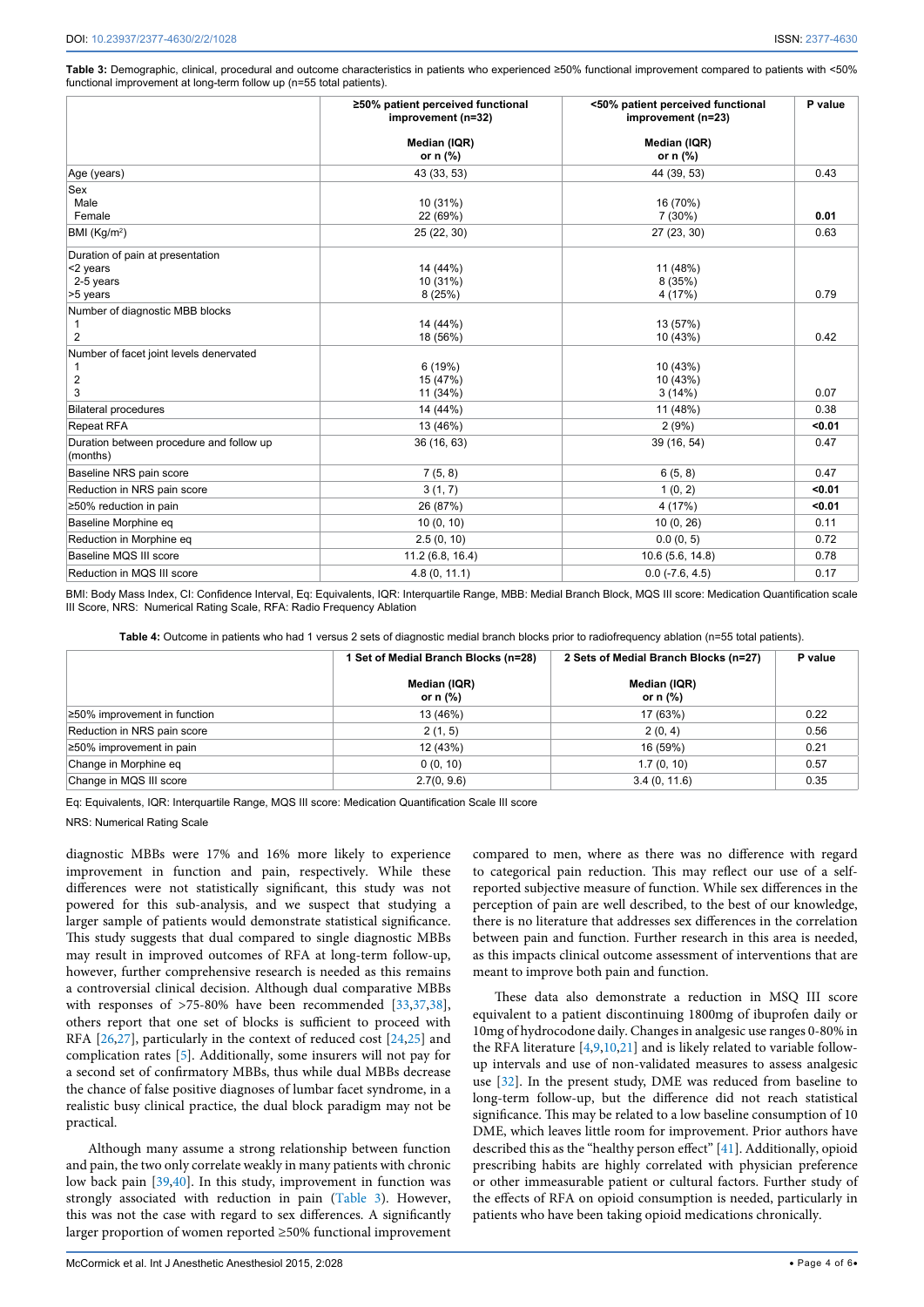An important strength of the current study is the assessment of function as a primary clinical outcome. Assessment of function in studies of chronic low back pain is vital given that this condition is the leading causes of disability and work absenteeism in the U. S. [[1,](#page-4-9)[2](#page-4-10)]. The finding of functional improvement in a large proportion of this cohort (58%) is particularly notable given the mixed results and shorter duration of follow-up of functional outcome measurement in prior studies [\[9-](#page-4-15)[11](#page-4-17)[,14](#page-4-18)[,16-](#page-4-19)[18\]](#page-4-20).

#### **Study Limitations**

Classification bias is a possible limitation of this study with the use of a conditional one versus two diagnostic MBB protocol. The 51% of patients who received only 1 set of MBBs are at risk of false positive diagnosis, and thus, thus this study may underestimate the effectiveness of RFA with a dual diagnostic MBBs screening paradigm. However, as discussed above, the use of single versus dual diagnostic MBB is controversial. Thus, this study provides insight into the expected clinical outcomes of RFA treatment when using a pragmatic screening protocol.

Additionally, we used self-reported percentage-based improvement in function as a primary outcome, but using specific and sensitive validated measures of function would strengthen future investigation. We did not assess the cost-effectiveness or impact on healthcare utilization. Few studies in the RFA literature have addressed these outcomes. In a study which analyzed the costs of pain care following RFA for lumbar facet syndrome as a secondary outcome measure, costs (the sum of physician office visits, chiropractic treatments, physical therapy treatments, and treatments from other allied health practitioners) were decreased for up to nine months following the procedure compared to the sum costs of care during a time-period of equal duration prior to the procedure [[13](#page-4-21)]. Future studies should evaluate both the direct and indirect costs and potential cost-effectiveness of this procedure.

#### **Conclusions**

We report the first study of RFA for the treatment of lumbar facet syndrome at long-term follow-up. We found significant improvements in self reported function, pain, and analgesic use following this procedure.

Conflicts of Interest and Source of Funding: None of the authors report any conflict of interest. No direct or indirect support was provided for this study.

#### **Appendix A**

1. Are you currently having low back pain (pain complaint from medical record) pain today?

2. How would you score your average pain over the past week on a scale of zero to 10, zero being no pain at all, and 10 being the absolute worst pain imaginable?

3. Is this the same pain you were treated for at the Pain Center?

4. Can you quantify the amount of improvement in pain as a percentage? For example, is your pain 10% improved? 50% improved? 75% improved?

5. Has your physical function, like activities of daily living, exercise and leisure, or ability to physically function at work improved since the RF nerve ablation procedure at the Pain Center?

6. Can you quantify the amount of functional improvement as a percentage? For example, is your function 10% improved? 50% improved? 75% improved?

7. What medications do you take for this pain now? (include analgesics, NSAIDs, SNRI, TCA, topicals) What are the doses and how many do you use daily?

#### **References**

<span id="page-4-9"></span>1. [Mafi JN, McCarthy EP, Davis RB, Landon BE \(2013\) Worsening trends in the](http://www.ncbi.nlm.nih.gov/pubmed/23896698) 

<span id="page-4-10"></span>[management and treatment of back pain. JAMA Intern Med 173: 1573-1581.](http://www.ncbi.nlm.nih.gov/pubmed/23896698)

- 2. [Centers for Disease Control and Prevention \(CDC\) \(2001\) Prevalence of](http://www.ncbi.nlm.nih.gov/pubmed/11393491)  [disabilities and associated health conditions among adults--United States,](http://www.ncbi.nlm.nih.gov/pubmed/11393491)  [1999. MMWR Morb Mortal Wkly Rep 50: 120-125.](http://www.ncbi.nlm.nih.gov/pubmed/11393491)
- <span id="page-4-0"></span>3. [DePalma MJ, Ketchum JM, Saullo T \(2011\) What is the source of chronic low](http://www.ncbi.nlm.nih.gov/pubmed/21266006)  [back pain and does age play a role? Pain Med 12: 224-233.](http://www.ncbi.nlm.nih.gov/pubmed/21266006)
- <span id="page-4-1"></span>4. [van Kleef M, Vanelderen P, Cohen SP, Lataster A, Van Zundert J, et al.](http://www.ncbi.nlm.nih.gov/pubmed/20667027)  [\(2010\) 12. Pain originating from the lumbar facet joints. Pain Pract 10: 459-](http://www.ncbi.nlm.nih.gov/pubmed/20667027)  $469$
- <span id="page-4-2"></span>5. [Cohen SP, Raja SN \(2007\) Pathogenesis, diagnosis, and treatment of lumbar](http://www.ncbi.nlm.nih.gov/pubmed/17325518)  [zygapophysial \(facet\) joint pain. Anesthesiology 106: 591-614.](http://www.ncbi.nlm.nih.gov/pubmed/17325518)
- 6. [Goldthwaite JE \(1911\) The lumbosacral articulation: an explanation of many](http://www.nejm.org/doi/full/10.1056/NEJM191103161641101)  [cases of lumbago, sciatica, and paraplegia. Boston Med Surg J: 365–372.](http://www.nejm.org/doi/full/10.1056/NEJM191103161641101)
- <span id="page-4-3"></span>7. [Ghormley RK \(1933\) Low back pain with special reference to the articular](http://jama.jamanetwork.com/article.aspx?articleid=246300)  [facets, with presentation of an operative procedure. JAMA: 1773–1777.](http://jama.jamanetwork.com/article.aspx?articleid=246300)
- <span id="page-4-4"></span>8. Nath S, Nath CA, Pettersson K (2008) Percutaneous lumbar zygapophysial [\(facet\) joint neurotomy using radiofrequency current, in the management of](http://www.ncbi.nlm.nih.gov/pubmed/18496338)  [chronic low back pain: a randomized double-blind trial. Spine 33:1291–1297.](http://www.ncbi.nlm.nih.gov/pubmed/18496338)
- <span id="page-4-15"></span>9. [Tekin I, Mirzai H, Ok G, Erbuyun K, Vatansever D \(2007\) A comparison](http://www.ncbi.nlm.nih.gov/pubmed/17575493)  [of conventional and pulsed radiofrequency denervation in the treatment of](http://www.ncbi.nlm.nih.gov/pubmed/17575493)  [chronic facet joint pain. Clin J Pain 23: 524-529.](http://www.ncbi.nlm.nih.gov/pubmed/17575493)
- <span id="page-4-16"></span>10. [van Wijk RM, Geurts JW, Wynne HJ, Hammink E, Buskens E, et al. \(2005\)](http://www.ncbi.nlm.nih.gov/pubmed/15951652)  [Radiofrequency denervation of lumbar facet joints in the treatment of chronic](http://www.ncbi.nlm.nih.gov/pubmed/15951652)  [low back pain: a randomized, double-blind, sham lesion-controlled trial. Clin](http://www.ncbi.nlm.nih.gov/pubmed/15951652)  [J Pain 21: 335-344.](http://www.ncbi.nlm.nih.gov/pubmed/15951652)
- <span id="page-4-17"></span>11. [Dreyfuss P, Halbrook B, Pauza K, Joshi A, McLarty J, et al. \(2000\) Efficacy](http://www.ncbi.nlm.nih.gov/pubmed/10806505)  [and validity of radiofrequency neurotomy for chronic lumbar zygapophysial](http://www.ncbi.nlm.nih.gov/pubmed/10806505)  [joint pain. Spine \(Phila Pa 1976\) 25: 1270-1277.](http://www.ncbi.nlm.nih.gov/pubmed/10806505)
- 12. [Royal MA, Bhakta B, Gunyea I, Jenson M, Movva V, et al. \(2002\)](http://www.ncbi.nlm.nih.gov/pubmed/17134469)  [Radiofrequency neurolysis for facet arthropathy: a retrospective case series](http://www.ncbi.nlm.nih.gov/pubmed/17134469)  [and review of the literature. Pain Pract 2: 47-52.](http://www.ncbi.nlm.nih.gov/pubmed/17134469)
- <span id="page-4-21"></span>13. [Burnham RS, Holitski S, Dinu I \(2009\) A prospective outcome study on the](http://www.ncbi.nlm.nih.gov/pubmed/19236974)  effects of facet joint radiofrequency denervation on pain, analgesic intake, [disability, satisfaction, cost, and employment. Arch Phys Med Rehabil 90:](http://www.ncbi.nlm.nih.gov/pubmed/19236974)  [201-205.](http://www.ncbi.nlm.nih.gov/pubmed/19236974)
- <span id="page-4-18"></span>14. [Civelek E, Cansever T, Kabatas S, Kircelli A, Yilmaz C, et al. \(2012\)](http://www.ncbi.nlm.nih.gov/pubmed/22437295)  [Comparison of effectiveness of facet joint injection and radiofrequency](http://www.ncbi.nlm.nih.gov/pubmed/22437295)  [denervation in chronic low back pain. Turk Neurosurg 22: 200-206.](http://www.ncbi.nlm.nih.gov/pubmed/22437295)
- 15. [Dobrogowski J, Wrzosek A, Wordliczek J \(2005\) Radiofrequency denervation](http://www.ncbi.nlm.nih.gov/pubmed/16129914)  with or without addition of pentoxifylline or methylprednisolone for chronic [lumbar zygapophysial joint pain. Pharmacol Rep 57: 475-480.](http://www.ncbi.nlm.nih.gov/pubmed/16129914)
- <span id="page-4-19"></span>16. [Joo YC, Park JY, Kim KH \(2013\) Comparison of alcohol ablation with](http://www.ncbi.nlm.nih.gov/pubmed/23192698)  [repeated thermal radiofrequency ablation in medial branch neurotomy for the](http://www.ncbi.nlm.nih.gov/pubmed/23192698)  [treatment of recurrent thoracolumbar facet joint pain. J Anesth 27: 390-395.](http://www.ncbi.nlm.nih.gov/pubmed/23192698)
- 17. [Roy C, Chatterjee N, Ganguly S, Sengupta R \(2012\) Efficacy of combined](http://www.ncbi.nlm.nih.gov/pubmed/23177113)  [treatment with medial branch radiofrequency neurotomy and steroid block in](http://www.ncbi.nlm.nih.gov/pubmed/23177113)  [lumbar facet joint arthropathy. J Vasc Interv Radiol 23: 1659-1664.](http://www.ncbi.nlm.nih.gov/pubmed/23177113)
- <span id="page-4-20"></span>18. [Shabat S, Leitner Y, Bartal G, Folman Y \(2013\) Radiofrequency treatment](http://www.ncbi.nlm.nih.gov/pubmed/23818771)  [has a beneficial role in reducing low back pain due to facet syndrome in](http://www.ncbi.nlm.nih.gov/pubmed/23818771)  [octogenarians or older. Clin Interv Aging 8: 737-740.](http://www.ncbi.nlm.nih.gov/pubmed/23818771)
- <span id="page-4-5"></span>19. [Falco FJ, Manchikanti L, Datta S, Sehgal N, Geffert S, et al. \(2012\) An update](http://www.ncbi.nlm.nih.gov/pubmed/23159980)  [of the effectiveness of therapeutic lumbar facet joint interventions. Pain](http://www.ncbi.nlm.nih.gov/pubmed/23159980)  [Physician 15: E909-953.](http://www.ncbi.nlm.nih.gov/pubmed/23159980)
- <span id="page-4-6"></span>20. [North RB, Han M, Zahurak M, Kidd DH \(1994\) Radiofrequency lumbar facet](http://www.ncbi.nlm.nih.gov/pubmed/8065800)  [denervation: analysis of prognostic factors. Pain 57: 77-83.](http://www.ncbi.nlm.nih.gov/pubmed/8065800)
- <span id="page-4-8"></span>21. [Gofeld M, Jitendra J, Faclier G \(2007\) Radiofrequency denervation of](http://www.ncbi.nlm.nih.gov/pubmed/17387351)  [the lumbar zygapophysial joints: 10-year prospective clinical audit. Pain](http://www.ncbi.nlm.nih.gov/pubmed/17387351)  [Physician 10: 291-300.](http://www.ncbi.nlm.nih.gov/pubmed/17387351)
- <span id="page-4-14"></span>22. [Park J, Park JY, Kim SH, Lim DJ, Kim SD, et al. \(2006\) Long term results](http://www.ncbi.nlm.nih.gov/pubmed/17370770)  [from percutaneous radiofrequency neurotomy on posterior primary ramus in](http://www.ncbi.nlm.nih.gov/pubmed/17370770)  [patients with chronic low back pain. Acta Neurochir Suppl 99: 81-83.](http://www.ncbi.nlm.nih.gov/pubmed/17370770)
- <span id="page-4-7"></span>23. [MacVicar J, Borowczyk JM, MacVicar AM, Loughnan BM, Bogduk N \(2013\)](http://www.ncbi.nlm.nih.gov/pubmed/23279154)  [Lumbar medial branch radiofrequency neurotomy in New Zealand. Pain Med](http://www.ncbi.nlm.nih.gov/pubmed/23279154)  [14: 639-645.](http://www.ncbi.nlm.nih.gov/pubmed/23279154)
- <span id="page-4-11"></span>24. [Bogduk N, Holmes S \(2000\) Controlled zygapophysial joint blocks: the](http://www.ncbi.nlm.nih.gov/pubmed/15101961)  [travesty of cost-effectiveness. Pain Med 1: 24-34.](http://www.ncbi.nlm.nih.gov/pubmed/15101961)
- <span id="page-4-12"></span>25. [Cohen SP, Williams KA, Kurihara C, Nguyen C, Shields C, et al. \(2010\)](http://www.ncbi.nlm.nih.gov/pubmed/20613471)  [Multicenter, randomized, comparative cost-effectiveness study comparing](http://www.ncbi.nlm.nih.gov/pubmed/20613471)  [0, 1, and 2 diagnostic medial branch \(facet joint nerve\) block treatment](http://www.ncbi.nlm.nih.gov/pubmed/20613471)  [paradigms before lumbar facet radiofrequency denervation. Anesthesiology](http://www.ncbi.nlm.nih.gov/pubmed/20613471)   $113: 395 - 405$
- <span id="page-4-13"></span>26. [Cohen SP, Stojanovic MP, Crooks M, Kim P, Schmidt RK, et al. \(2008\)](http://www.ncbi.nlm.nih.gov/pubmed/17662665)  [Lumbar zygapophysial \(facet\) joint radiofrequency denervation success as](http://www.ncbi.nlm.nih.gov/pubmed/17662665)